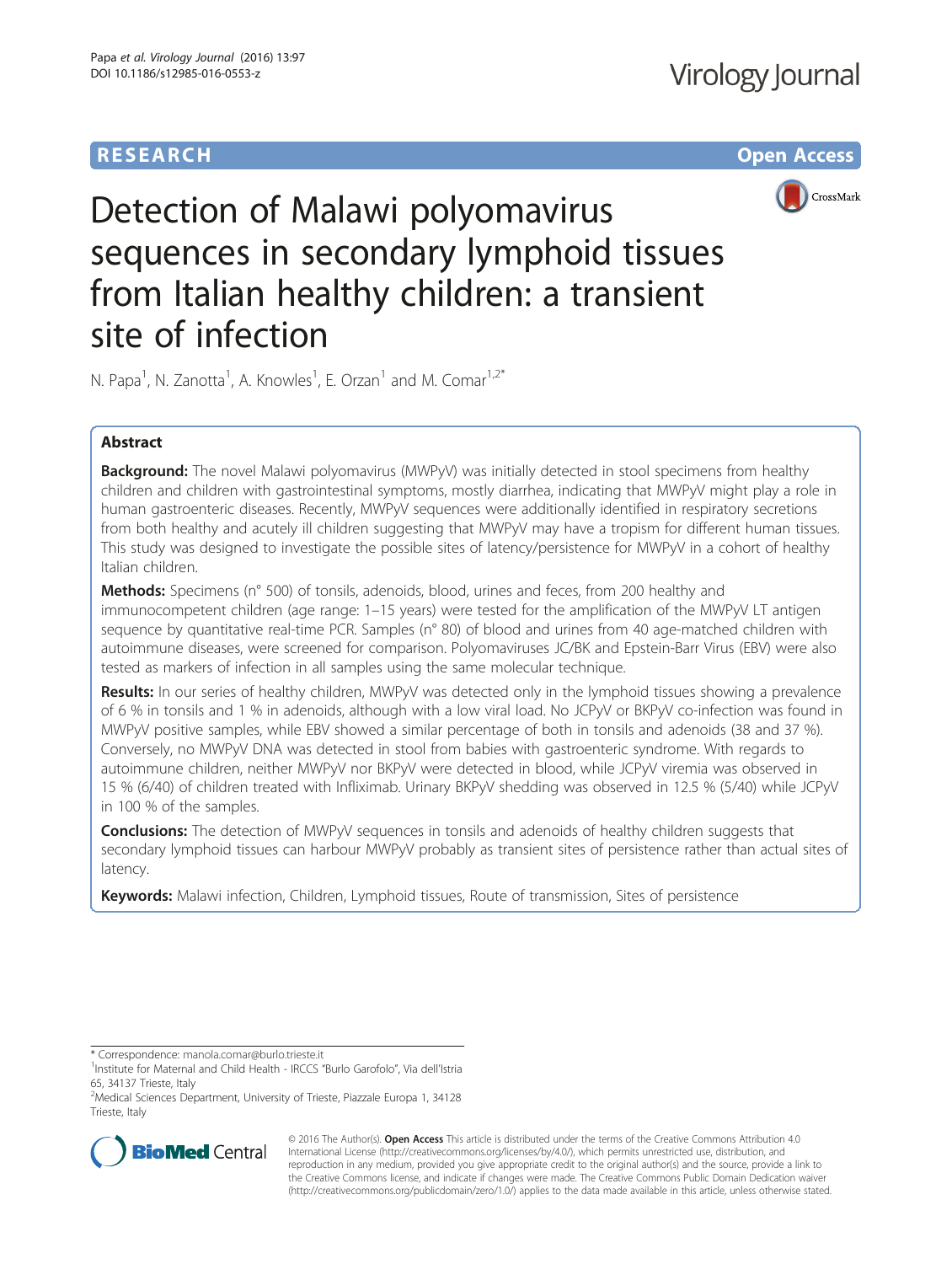#### Background

The family of human polyomaviruses (PyVs), a group of small DNA viruses, has recently grown to include 13 members, raising the question of their potential role in humans, with and without manifest diseases [[1](#page-5-0)–[4\]](#page-5-0).

PyVs seem to be harmless in immunocompetent individuals, but they can cause diseases in immunocompromised patients. The etiological role in human diseases has been established for 4 of the 13 human polyomaviruses, including tumors without productive viral replication and non-neoplastic productive viral infections.

The known human polyomaviruses BKPyV and JCPyV, display potential tumorigenic characteristics, although their role in human cancers remains controversial [[5](#page-5-0)–[7](#page-5-0)]. The only human PyV to have been recognized as potential oncovirus is the recently discovered Merkel cell polyomavirus (MCPyV), which seems to be a causal factor in Merkel cell carcinoma, an aggressive skin malignancy [\[8](#page-5-0)–[11](#page-5-0)]. On the other hand, BKPyV, but also JCPyV, is associated with polyomavirus nephropathy (PVAN) in renal transplant recipients, and BKPyV is also associated with hemorrhagic cystitis in bone marrow transplant patients, kidney allograft dysfunction and potential graft loss [\[12](#page-5-0)– [15](#page-5-0)]. JCPyV is the etiological agent of progressive multifocal leukoencephalopathy (PML) [[16, 17\]](#page-5-0), while the Trichodysplasia Spinulosa-associated polyomavirus (TSPyV) is thought to be the etiological agent of trichodysplasia spinulosa, also known as pylomatrix dysplasia, a rare skin disease characterized by the development of follicular papules and keratin spines [\[18](#page-5-0)–[20](#page-5-0)].

Nothing is known on the possible role in human diseases of the newly discovered polyomaviruses WUPyV and KIPyV, the Saint Louis polyomavirus (STLPyV), the Malawi polyomavirus (MWPyV), the Human polyomavirus 12 (HPyV12) and the New Jersey polyomavirus (NJPyV),which have been detected in different human biological samples including naso-pharyngeal secretions [\[21](#page-5-0)–[24\]](#page-5-0), stool [\[25](#page-5-0), [26](#page-5-0)], liver and vascular endothelial cells [[4](#page-5-0), [27](#page-5-0)]. However, HPyVs have been proposed as candidate causative factors in a number of diseases with unknown etiology. For instance, the association between these novel polyomaviruses and the primary mucosal melanomas has recently been investigated, albeit without significant results [[28\]](#page-5-0).

PyVs are ubiquitous viruses in the human population, with no less than 20 %, and up to 90 %, of the adult population carrying antibodies against these viruses, depending on the PyV strains, the geographic area and on the demographic characteristics of the study cohorts [\[29](#page-5-0)–[31](#page-5-0)].

For almost all the members of the PyVs family, the route of intra-human transmission is still unknown. However, strong evidence indicates that JCPyV and BKPyV can establish latency in the genitourinary tract [[32, 33\]](#page-6-0), since episodes of self-limiting asymptomatic reactivation by intermittent urinary shedding or viremia can occur during severely impaired immune surveillance [[34\]](#page-6-0). Nevertheless, other organ niches such as the gastroenteric trait [[35\]](#page-6-0), the lymphoid tissues [[36](#page-6-0), [37](#page-6-0)] and the central nervous system [[38](#page-6-0)–[41\]](#page-6-0) have also been suggested as potential sites of latency.

The secondary lymphoid tissue has been proposed as a possible site of persistence for WUPyV, KIPyV and TSPyV by some authors, [\[42](#page-6-0)–[44\]](#page-6-0). Moreover, MWPyV and STLPyV sequences were recently detected in 2 % of tonsillar swabs from children with chronic tonsillar disease, raising the question of how the lymphoid system may play a role in human polyomavirus infection and persistence [\[45](#page-6-0)].

Among new Polyomaviruses, particular attention has been dedicated, in Italy, to the Malawi polyomavirus since a sero-epidemiological survey on a large sample of subjects (from 1 to  $\geq$  80 years old), has documented the circulation of this virus with a trend of frequency similar to that reported for the human polyomaviruses JC and BK. Specifically, MWPyV seroconversion was shown to occur early in childhood, with 26.9 % of 1- to 2-year-old children testing seropositive, although seropositivity peaked (68.2 %) in 3 to 4-year-old children [\[46\]](#page-6-0).

MWPyV was initially identified by shotgun pyrosequencing of DNA extracted from virus-like particles isolated from a stool sample collected from a healthy child in Malawi. MWPyV is an unenveloped icosahedral virion containing a small, closed circular double-strand DNA genome of 4927 bp. The complete DNA sequencing showed a MWPyV genome structure typical of the Polyomaviridae family, divided into three regions: the regulatory region, the early region and the late region. The early region encodes the large T antigen (LTAg) and small T antigen (STAg), while the late region is expressed after viral replication and encodes the structural proteins of the capsid VP1, VP2, VP3. The regulatory region contains the origin of replication and the promoter genes for transcription of the early and late regions [[25](#page-5-0)].

Following, MWPyP was found in 2.3 % of fecal samples from patients with gastrointestinal diseases [\[25](#page-5-0)]. Subsequently, a novel highly divergent polyomavirus, provisionally named MXPyV, was identified by deep sequencing from diarrheal stool samples in Mexico. The whole-genome sequence of MXPyV was found to be nearly identical to that of polyomaviruses MWPyV and HPyV10, indicating that these three viruses are different variants of the same species [\[47](#page-6-0)]. The detection of MWPyV in stool of children with diarrhea, often without known etiology, raised the hypothesis that MWPyV might play a role in human gastroenteric diseases. It is also possible, however, that MWPyV has a tropism for other human tissues and is shed in stool as a mode of intra-human transmission [\[48\]](#page-6-0). Conversely, Rockett et al. reported the presence of MWPyV in respiratory secretions from acutely ill patients and in babies (<18 months old) with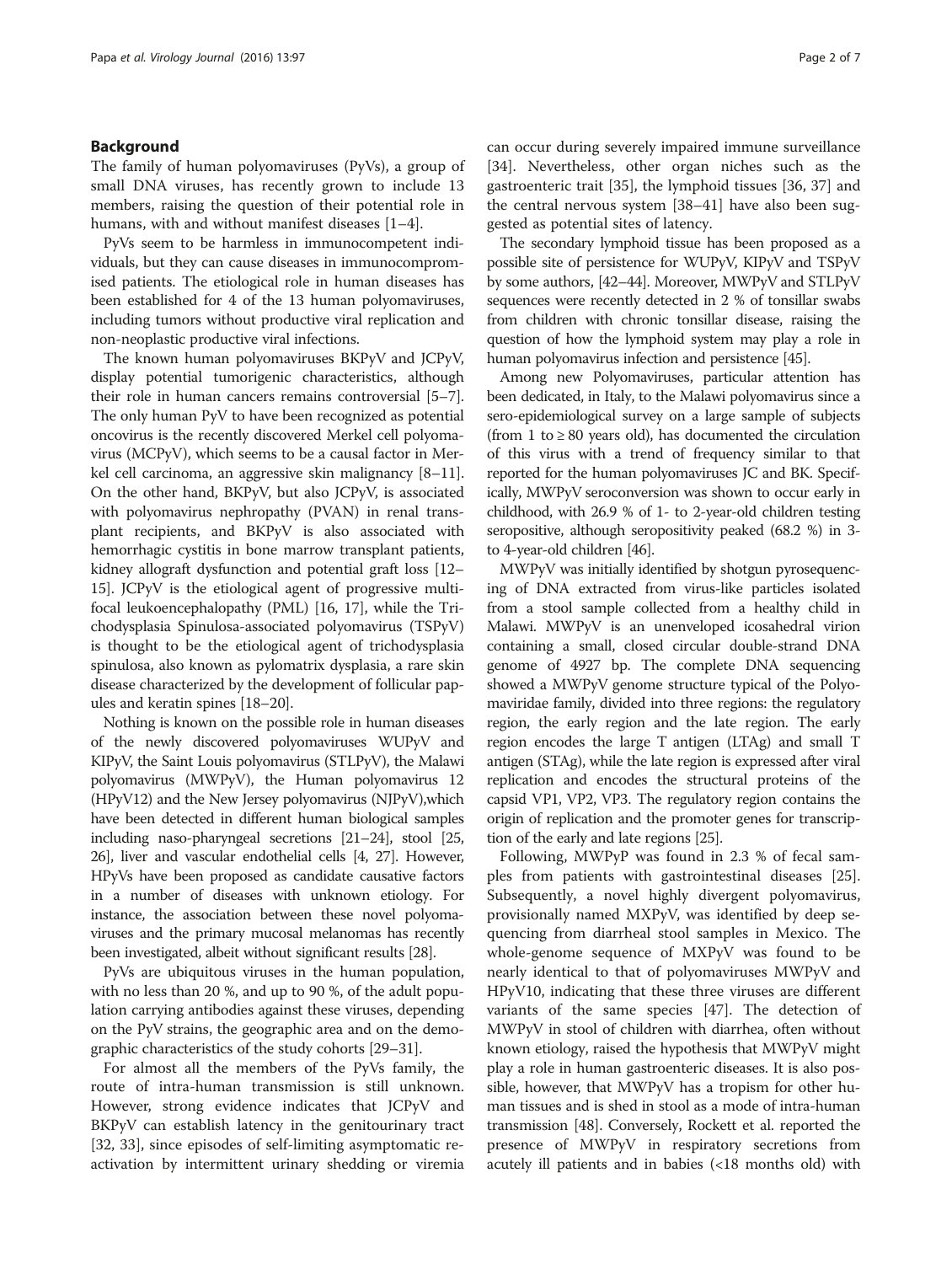mild upper respiratory symptoms [[49](#page-6-0)]. Therefore, the question of which virus excretion route drives human infection has not, as yet, been fully resolved.

One of the key points that need to be explored is whether MWPyV is a pathogen of humans, and if so what diseases are associated with its infection, or rather an environmental contaminant that transiently infects humans.

The present study was designed to investigate the site of latency/persistence of MWPyV in healthy children. Tonsil, adenoid, blood, urine and stool specimens from age-matched Italian healthy and immunocompetent children and from children with autoimmune disorders, were screened for this purpose.

JCPyV and BKPyV, which are known to be present with a high number of excreted virions in the urine and feces of immunocompromised subjects [\[33, 35\]](#page-6-0) and EBV considered a lymphotropic virus, were also tested as markers of infection.

#### Methods

### Subjects and samples

The demographic and clinical characteristics of 240 Italian Caucasian children (200 immunocompetent (healthy) children and 40 autoimmune children) of both sexes, aged 1 to 15 years and referred to the Pediatric Department of the Children's Hospital "Burlo Garofolo" in Trieste, Italy, are detailed in Table 1.

Among the healthy children, group 1 consisted of 59 children aged 1 to 5 years old, and 41 children aged 6 to 15 years old (mean age of group 1: 5.4 years). These subjects had undergone adeno-tonsillar surgery for hypertrophy of adenoids, defined as adenoids occupying over 80 % of the choanal space, and tonsils graded three (30/ 100) or four (70/100), according to Brodsky's classification [[50](#page-6-0)]. Four-hundred matched biological samples, including blood, urine, tonsil and adenoid tissues, were collected from these children.

Group 2, consisted of 100 healthy babies (mean age: 1.9 years; age range: 0–4 years old) affected by acute gastrointestinal pain and diarrhea. By the routine microbiological analysis, ten percent of these children tested positive for Enterovirus (10/100), 20 % for Norovirus (20/100), but all samples resulted negative for other gastrointestinal viruses including Rotavirus, Adenovirus, and Astrovirus.

The 40 autoimmune children (mean age: 8.5 years) included 11 aged 1 to 5 years old, and 29 aged 6–15 years old. These children were affected by inflammatory diseases including Crohn's disease (13/40), Ulcerative Rectocolitis (7/40) and Juvenile Rheumatoid Arthritis (20/40). Twenty of them had been treated with biological drug monotherapy (Infliximab) because they were refractory to standard pharmacological treatment, but were clinically well at the time of sample collection (blood and urine).

|                  |  |  | <b>Table 1</b> Main demographic and clinical characteristics of |  |
|------------------|--|--|-----------------------------------------------------------------|--|
| children cohorts |  |  |                                                                 |  |

| Healthy subjects                    | No. 200     |
|-------------------------------------|-------------|
| Group 1                             | No. 100     |
| Age in years, mean                  | 5.4         |
| Age categories, number (percentage) |             |
| $1-5y$                              | 59 (59 %)   |
| $6 - 15y$                           | 41 (41 %)   |
| Female, number (percentage)         | 43 (43 %)   |
| Diagnosis, number (percentage)      |             |
| Tonsils/ Adenoids hypertrophy       | 100 (100 %) |
| Group $2^a$                         | No. 100     |
| Age in years, mean                  | 1.9         |
| Age categories, number (percentage) |             |
| $0-4y$                              | 100 (100 %) |
| Female, number (percentage)         | 70 (70 %)   |
| Diagnosis, number (percentage)      |             |
| Enterovirus                         | 10 (10 %)   |
| Norovirus                           | 20 (20 %)   |
| Autoimmune children                 | No. 40      |
| Age in years, mean                  | 8.5         |
| Age categories, number (percentage) |             |
| $1-5y$                              | 11 (27.5 %) |
| $6 - 15$ $v$                        | 29 (72.5 %) |
| Female, number (percentage)         | 23 (57.5 %) |
| Diagnosis, number (percentage)      |             |
| Crohn Disease                       | 13 (32.5 %) |
| Juvenile Rheumatoid Arthritis (JRA) | 20 (50.0 %) |
| Ulcerative Rectocolitis             | 7 (17.5 %)  |

<sup>a</sup>Gastrointestinal disorder children

#### Sample processing and DNA extraction

Upon arrival in the laboratory, all specimens were processed for DNA automated extraction. Twenty mg of fresh tissue from tonsils and adenoids were diced into small pieces, suspended for digestion in a mixture composed by 400 μL of easyMAG lysis buffer (bioMérieux, France) and 40 μL of proteinase K (200 μg/mL), and incubated at 56 $\degree$ C overnight. Stool specimens were dissolved in sterile water, vortexed and clarified by centrifugation at 6000 g for 10 min (min), and the supernatant recovered for extraction. Total available urines were collected in a 50 mL tube, centrifuged at 4500 g for 20 min and the pellet suspended in sterile water. Whole EDTA blood  $(100 \mu L)$ was diluted in easyMAG lysis buffer (900 μL) at room temperature for 10 min before extraction.

DNA isolation was performed using the NucliSenseasyMAG platform (bioMérieux, France), according to the manufacturer's protocol. DNA was eluted to a final volume of 50 μL and stored at −80 °C until analysis.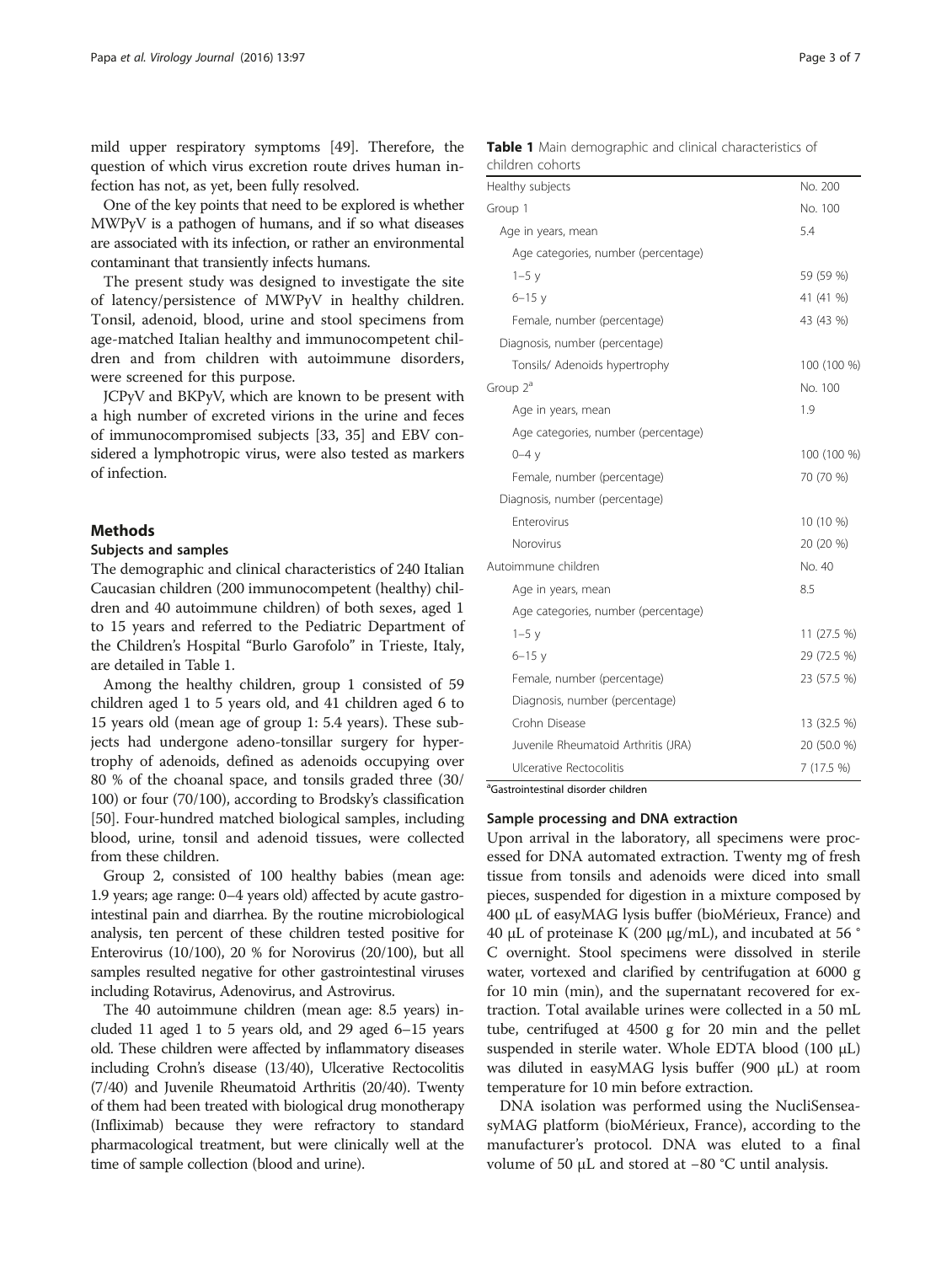#### Virological molecular detection

Quantitative real-time PCR (qPCR) assay was performed, using TaqMan chemistry, to detect Malawi polyomavirus, employing the AB PRISM 7500 Sequence Detection System (Applied Biosystem, Milan, Italy). The specific primer pairs were designed to detect the viral large T protein as previously described [[25](#page-5-0)]. Serial 10-fold dilutions ranging from  $10^9$  to $10^0$  copies of a positive control plasmid (plasmid Kp31, Addgene, USA) were performed to generate standard curves. Briefly, the total 25 μL PCR mixture was composed by 5 μL of extracted nucleic acid, 1 X universal TaqMan real-time PCR master mix (Applied Biosystem), 12.5 pmol of each primer and 4 pmol of the probe. The cycling conditions were: 50 °C for 2 min, 95 °C for 10 min and 45 cycles of 95 °C for 15 s followed by 60 °C for 1 min. A negative control (containing water instead of DNA templates) and one dilution of the plasmid as positive control were added to each run. Based on the standard curve, the MWPyV assay demonstrated a reliable detection limit of approximately five copies per reaction, yielded a linear regression  $R<sup>2</sup>$  value of 0.99, and was 93 % efficient.

Multiplex TaqMan qPCR was also performed on the same samples to measure the viral loads of JCPyV and BKPyV and to simultaneously amplify the reference human cellular β-globin gene in order to determine the cell equivalents present in each sample and then to calculate the proportion of infected cells (Euro-RT Polyoma Panel kit; Eurospital Spa, Trieste, Italy). In addition, in lymphoid organs, human Epstein-Barr Virus (EBV), used as reference lymphotropic virus, was assayed by specific qPCR with TaqMan chemistry, using commercially available kits (Nanogen, Turin, Italy) according to manufacturer's recommendations [[51\]](#page-6-0).

Finally, enteroviral-pathogens detection was performed using a commercially available kit for Enterovirus (Elite MGB Kit, Elitech Group, Puteaux, France), and by a qualitative EIA test (enzyme immunoassay) (Ridascreen, R-Biopharm, Darmstadt, Germany) for Norovirus, Adenovirus, Astrovirus and Rotavirus, following the supplier's recommendations.

#### Statistical analysis

The statistical analysis was performed using IBM SPSS Statistics 20. Fisher Exact Test was used to compare the frequencies of discrete variables. A P value  $\leq 0.05$  was considered as the threshold of statistical significance.

#### Results

#### Human polyomaviruses detection

In this series of children, the overall prevalence of MWPyV was 2.9 % (7/240). The infection was detected only in the healthy/immunocompetent cohort (mean age 6.8 years) where it reached a prevalence of 3.5 % (7/200). No difference according to gender was observed  $(p > 0.05)$  in these series.

With regards to the distribution of MWPyV infection, considering all types of biological samples, as shown in Table 2 the infection could only be detected in the lymphoid tissues of healthy children, and more precisely in tonsils (6 %) and in adenoids (1 %). Infections were characterized by low replication rates, typically ranging from 5 to 10 viral copies/reaction. The proportion of infected cells, expressed as the number of viral copies in the cells (% of infected cells: from 0.05 to 1.0) and calculated on the basis of the copies of β-globin (range:  $3 \times 10^3$  to  $1 \times 10^4$ copies/reaction) assuming that one copy of the viral genome infects one cell, was constantly low. No JCPyV or BKPyV co-infection was found in MWPyV positive samples, while the EBV lymphotropic reference showed a similar percentage of infection both in tonsils and adenoids (38 and 37 % respectively).

|          | Table 2 Prevalence of Malawi and JC/BK polyomavirus and EBV infections in biological samples from healthy and autoimmune |  |  |
|----------|--------------------------------------------------------------------------------------------------------------------------|--|--|
| children |                                                                                                                          |  |  |

|                     | Samples            |           |              | Polyomavirus No. (%) |              | Ref. virus No. (%)       |  |
|---------------------|--------------------|-----------|--------------|----------------------|--------------|--------------------------|--|
|                     |                    | Total No. | <b>MWPyV</b> | <b>JCPyV</b>         | BKPyV        | EBV                      |  |
| Healthy children    |                    |           |              |                      |              |                          |  |
| No. 200             | Tonsil             | 100       | $6(6\%)$     | $\mathbf 0$          | $\mathbf 0$  | 38 (38 %)                |  |
|                     | Adenoid            | 100       | 1(1%)        | $\mathbf 0$          | $\mathbf{0}$ | 37 (37 %)                |  |
|                     | Blood              | 100       | $\mathbf 0$  | $\mathbf 0$          | 0            | 12 (12 %)                |  |
|                     | Urine              | 100       | $\mathbf{0}$ | $\mathbf 0$          | $\mathbf{0}$ |                          |  |
|                     | Stool <sup>a</sup> | 100       | $\mathbf 0$  | $\mathbf 0$          | $\mathbf 0$  |                          |  |
|                     | Total No.          | 500       | $7(1.4\%)$   | $\mathbf 0$          | $\mathbf{0}$ |                          |  |
| Autoimmune children |                    |           |              |                      |              |                          |  |
| No. 40              | Blood              | 40        | $\mathbf{0}$ | 6(15%)               | $\circ$      | 2(5%                     |  |
|                     | Urine              | 40        | $\mathbf{0}$ | 40 (100 %)           | 5 (12.5 %)   | $\overline{\phantom{m}}$ |  |
|                     | Total No.          | 80        | $\mathbf 0$  | 46 (57.5 %)          | 5(6.25%)     |                          |  |

<sup>a</sup>30 with acute gastrointestinal symptoms with a diagnosis of Enterovirus 10/30 and Norovirus 20/30 infections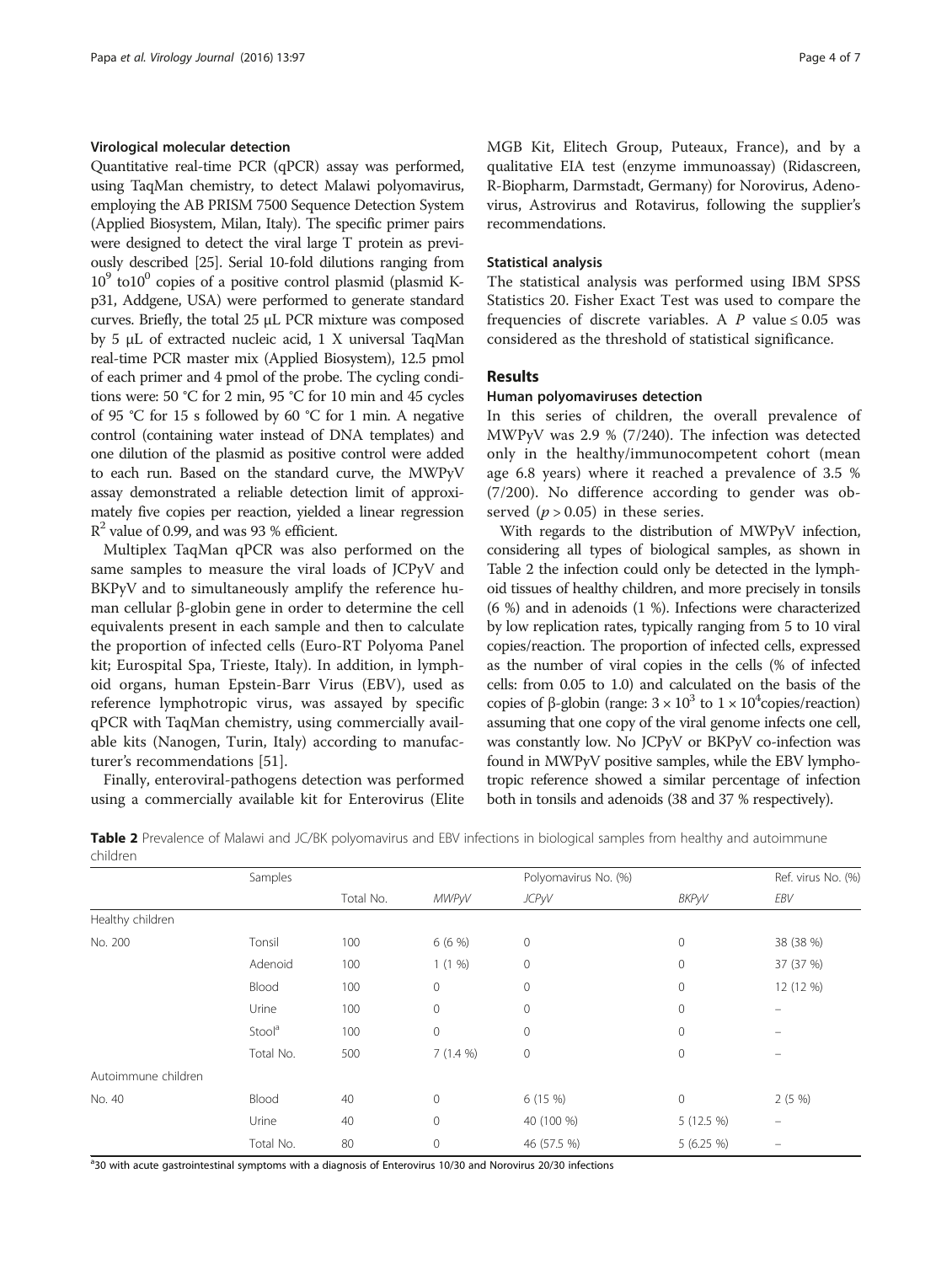No MWPyV DNA was detected in stool specimens from babies with gastroenteric syndrome with or without diarrhea.

With regards to autoimmune children, neither MWPyV nor BKPyV genomic sequences were detected in blood, while JCPyV viremia was observed in 15 % (6/40) of the samples (geometric mean viral load of  $3.9 \times 10^3$  copies/ mL) recovered from children in therapy with Infliximab. The lymphotropic EBV was also present in 5 % (2/40) of the blood samples. Urinary BKPyV shedding was observed in 12.5 % (5/40) (geometric mean viral load of  $3.7 \times 10^3$ copies/mL) of the children, while JCPyV shedding was detected in 100 % of the urine samples (geometric mean viral load of  $2.5 \times 10^6$ copies/mL).

### Discussion and conclusions

Several studies have reported the widespread distribution of MWPyV in different areas of the world, including Africa, USA, Asia, Australia and South America [\[25,](#page-5-0) [45](#page-6-0), [48, 49](#page-6-0), [52\]](#page-6-0). A recent MWPyV seroprevalence survey on the Italian general population has documented, for the first time, the circulation of this polyomavirus also in this geographic region [[46\]](#page-6-0).

The detection of MWPyV sequences in stool and respiratory samples from healthy children in different geographical areas, suggests that the establishment of the primary infection is likely to have taken place at an early age, and that the gastrointestinal and/or respiratory tracts may be sites of viral persistence. However, the relationship of MWPyV with immunity is poorly understood, and this can be explained by the absence of a recognizable clinical condition and of a definitive identification of the human tissues where it latently persists.

In the present study, based on the natural history of other human polyomaviruses, tonsil and adenoid biopsies and blood and urine specimens were screened in healthy and autoimmune children, to investigate possible sites of MWPyV persistence.

The results from this series, show an overall frequency of MWPyV infection of 2.9 % which increases slightly to 3.5 %, when only the cohort of healthy children is considered. The discrepancy between the virus detection rate and the high seroprevalence rate (from 26.9 % to around 52 %) found in Italian healthy children of similar age [[46\]](#page-6-0), suggests that MWPyV may infect a host niche that has not yet been properly identified.

The association of MWPyV with gastroenteric symptoms (e.g., diarrhea) has suggested a possible role for this virus in intestinal disorders, either acting alone or in synergy with enteric pathogens [[25,](#page-5-0) [53](#page-6-0)]. For this reason, we tested stool specimens from healthy babies with diarrhea, 30 % of whom had a diagnosis of Entero- and Norovirus infections, but yielded no positive results. This contrast in data may be due to the small number of samples we analyzed (n°100) compared to the published St. Louis series (n°514), and to the low prevalence rate of infection (2.3 %) registered in that study [\[25](#page-5-0)]. In addition, the frequency and duration of MWPyV stool shedding after infection/reactivation has not, as yet, been established with certainty, and this may have led to an underestimation of infection in St. Louis study.

The results from this study seem to be in line with those from a recent investigation by Rockett et al. in which MWPyV was associated with upper respiratory infection symptoms in >33 % of sole detection episodes, and only rarely with gastrointestinal symptoms [\[49\]](#page-6-0). Moreover, in a previous Australian study by the same author, MWPyV viremia and viruria were not observed in either the healthy or the autoimmune group, indicating that there was no systemic involvement of peripheral lymphocytes [[53](#page-6-0)]. Malawi DNA is more likely to be detectable in blood during the primary infection rather than during reactivation, the latter being an event that depends on the specific biological features of the virus, on local stimuli in infected tissues and on the level of immunosuppression of the host [\[54](#page-6-0)].

The present study shows that MWPyV can infect lymphoid cells from healthy children, although at a lower rate (7 %) than lymphotropic EBV (37.5 %) and WUPyV (34.9 %) [[43](#page-6-0)], thereby supporting the hypothesis of the transient nature of these tissues as sites of infection. These data appear to be in contrast with those by Peng et al. [\[45](#page-6-0)], which highlighted the role of tonsils as sites of persistence also for MWPyV, despite the low rate of detection (2 %) and the likelihood oral-pharyngeal contamination during swab sampling of the mucosal surfaces of palatine tonsils.

Although previous studies have shown that different polyomavirus strains can coexist in the same organ of the same host, there is no evidence of BKPyV, JCPyV or EBV co-infection in these tissues [[55](#page-6-0)–[57](#page-6-0)].

The association between diminished immunity and reactivation is less clear for this novel human polyomavirus. In our study, MWPyV was undetectable in the urine and in the blood of autoimmune children, while, in agreement with other published data, urinary shedding of BKPyV and JCPyV was confirmed. Moreover, JCPyV reactivation or subclinical infection was detected in the blood of 6 children treated with biological drug, confirming the risk of developing PML as a result of longterm of monoclonal therapy [[58](#page-6-0)–[60](#page-6-0)].

In conclusion, in this series of healthy immunocompetent Italian children, no trace of MWPyV infection was found in biological samples indicated by previous studies as possible vehicles of intra-human transmission. Conversely, our data demonstrated that the secondary lymphoid tissues can actually harbour MWPyV. However, only very few cells proved to be infected suggesting that these tissues are unlikely to be the preferred site of latency, at least in this series of children.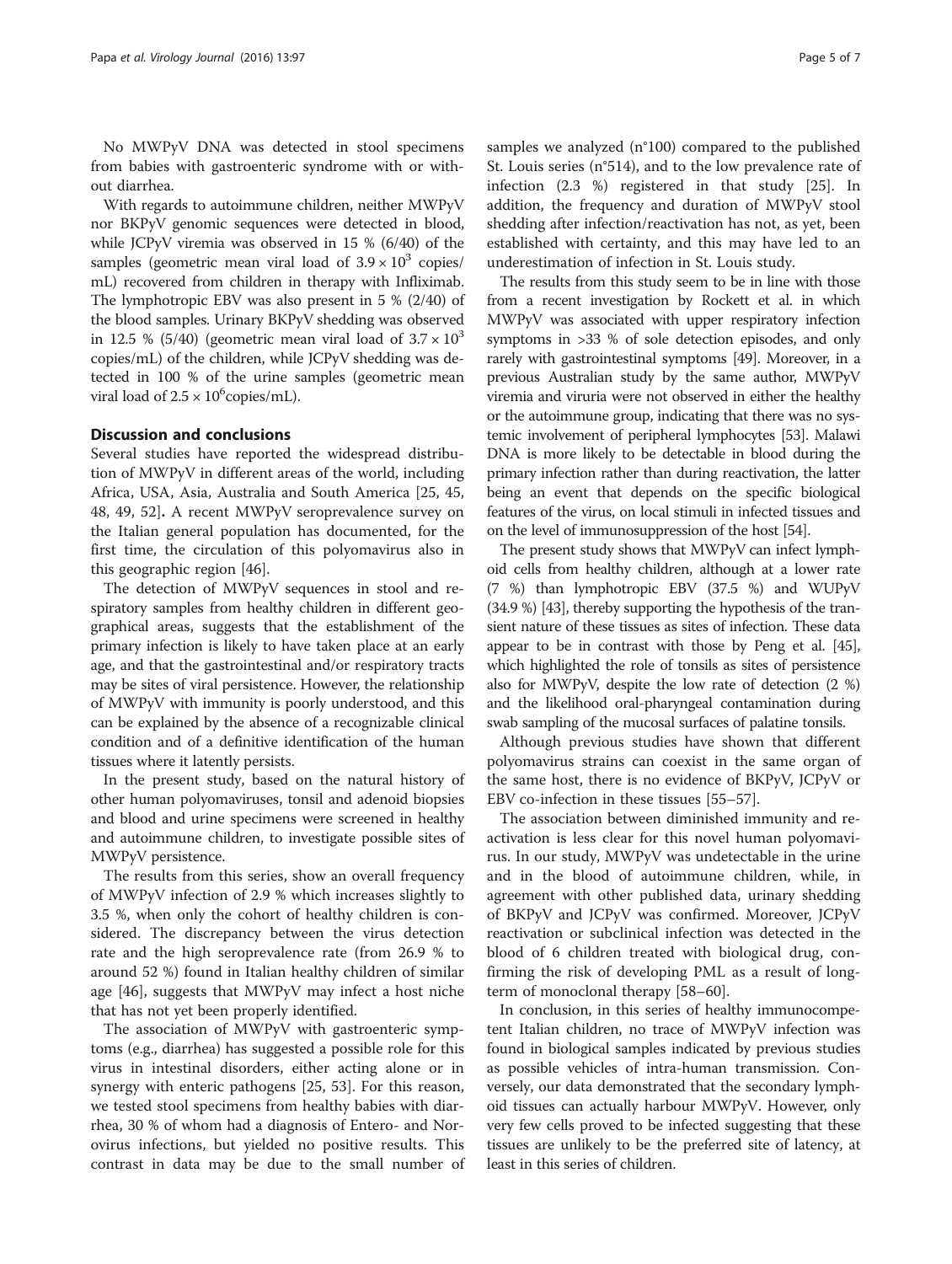<span id="page-5-0"></span>Nevertheless, the high MWPyV seroprevalence found in young children from this geographic area, and the in vitro ability of MWPyV to bind to cellular tumor suppressor factors and to promote chronic infection [[52](#page-6-0)], seem to support the hypothesis that infection/reactivation and transmission of MWPyV may have clinical consequences only in severely immunocompromised hosts. This observation warrants further investigations in organ transplant recipients and AIDS and cancer patients.

#### Abbreviations

BKPyV, BK polyomavirus; EBV, Epstein Barr Virus; EIA: enzyme immunoassay; HPyV12, human polyomavirus 12; JCPyV, JC polyomavirus; KIPyV, KI polyomavirus; MCPyV, Merkel cell polyomavirus; MWPyV, Malawi polyomavirus; NJPyV, New Jersey polyomavirus; PML, progressive multifocal leukoencephalopathy; PVAN, polyomavirus associated nephropathy; PyV, polyomavirus; real-time qPCR, quantitative real-time PCR; STLPyV, Saint Louis polyomavirus; TSPyV, TrichodysplasiaSpinulosa-associated polyomavirus; WUPyV, WU polyomavirus

#### Funding

The study was supported by RC 11/11 from Italian Ministry of Health.

#### Authors' contributions

NP, NZ and MC participated in the study design. EO contributed to collection of clinical specimens and demographic data. NP and NZ carried out the real-time PCR, performed the data analysis and drafted the manuscript. MC critically revised the manuscript for important intellectual content. AK participated in revising the manuscript for the English language. All authors have read and approved the content of this manuscript.

#### Competing interests

The authors declare that they have no competing interests.

#### Ethics approval and consent to participate

The study was approved by the Institutional Scientific Board of "Burlo Garofolo" Children's Hospital (Trieste) and by the local Independent Ethics Committee. Parental written informed consent was obtained for each participant in accordance with the principles outlined in the Declaration of Helsinki.

# Received: 2 February 2016 Accepted: 1 June 2016<br>Published online: 10 June 2016

#### References

- 1. Jiang M, Abend JR, Johnson SF, Imperiale MJ. The role of polyomaviruses in human disease. Virology. 2009;384:266–73. doi:[10.1016/j.virol.2008.09.027.](http://dx.doi.org/10.1016/j.virol.2008.09.027)
- 2. Rinaldo CH, Hirsch HH. The human polyomaviruses: from orphans and mutants to patchwork family. Acta Pathol Microbiol Immunol Scand. 2013; 121:681–4. doi:[10.1111/apm.12125](http://dx.doi.org/10.1111/apm.12125).
- 3. Dalianis T, Hirsch HH. Human polyomaviruses in disease and cancer. Virology. 2013;437:63–72. doi[:10.1016/j.virol.2012.12.015](http://dx.doi.org/10.1016/j.virol.2012.12.015).
- 4. Mishra N, Pereira M, Rhodes RH, An P, Pipas JM, Jain K, et al. Identification of a novel polyomavirus in a pancreatic transplant recipient with retinal blindness and vasculitic myopathy. J Infect Dis. 2014;210:1595–9. doi[:10.](http://dx.doi.org/10.1093/infdis/jiu250) [1093/infdis/jiu250](http://dx.doi.org/10.1093/infdis/jiu250).
- 5. Taghavi A, Mohammadi-Torbati P, Kashi AH, Rezaee H, Vaezjalali M. Polyomavirus hominis 1 (BK virus) infection in prostatic tissues: cancer versus hyperplasia. Urol J. 2015;12:2240–4.
- 6. Yin WY, Lee MC, Lai NS, Lu MC. BK virus as a potential oncovirus for bladder cancer in a renal transplant patient. J Formos Med Assoc. 2015;114:373–4. doi[:10.1016/j.jfma.2012.02.019](http://dx.doi.org/10.1016/j.jfma.2012.02.019).
- 7. Eftimov T, Enchev Y, Tsekov I, Simenov P, Kalvatchev Z, Encheva E. JC polyomavirus in the aetiology and pathophysiology of glial tumours. Neurosurg Rev. 2015;39:47–53. doi:[10.1007/s10143-015-0676-5](http://dx.doi.org/10.1007/s10143-015-0676-5).
- Feng H, Shuda M, Chang Y, Moore PS. Clonal integration of a polyomavirus in human Merkel cell carcinoma. Science. 2008;319:1096–100. doi[:10.1126/](http://dx.doi.org/10.1126/science.1152586) [science.1152586.](http://dx.doi.org/10.1126/science.1152586)
- 9. Houben R, Shuda M, Weinkam R, Schrama D, Feng H, Chang Y, et al. Merkel cell polyomavirus-infected Merkel cell carcinoma cells require expression of viral T antigens. J Virol. 2010;84:7064–72. doi[:10.1128/JVI.02400-09.](http://dx.doi.org/10.1128/JVI.02400-09)
- 10. Feltkamp MC, Kazem S, van der Meijden E, Lauber C, Gorbalenya AE. From Stockholm to Malawi: recent developments in studying human polyomaviruses. J Gen Virol. 2013;94:482–96. doi[:10.1099/vir.0.048462-0.](http://dx.doi.org/10.1099/vir.0.048462-0)
- 11. Sadeghi F, Ghanadan A, Salehi Vaziri M, Bokharaei Salim F, Monavari SH, Keyvani H. Merkel cell polyomavirus infection in a patient with merkel cell carcinoma: a case report. Jundishapur J Microbiol. 2015;8:e17849. doi:[10.](http://dx.doi.org/10.5812/jjm.17849) [5812/jjm.17849.](http://dx.doi.org/10.5812/jjm.17849)
- 12. Hirsch HH, Brennan DC, Drachenberg CB, Ginevri F, Gordon J, Limaye AP, et al. Polyomavirus-associated nephropathy in renal transplantation: interdisciplinary analyses and recommendations. Transplantation. 2015;79:1277–86.
- 13. Lipshutz GS, Mahanty H, Feng S, Hirose R, Stock PG, Kang SM, et al. BKV in simultaneous pancreas-kidney transplant recipients: a leading cause of renal graft loss in first 2 years post-transplant. Am J Transplant. 2005;5:366–73.
- 14. Mitterhofer AP, Pietropaolo V, Barile M, Tinti F, Fioriti D, Mischitelli M, et al. Meaning of early polyomavirus-BK replication post kidney transplant. Transplant Proc. 2010;42:1142–5. doi[:10.1016/j.transproceed.2010.03.130.](http://dx.doi.org/10.1016/j.transproceed.2010.03.130)
- 15. Laskin BL, Denburg M, Furth S, Diorio D, Goebel J, Davies SM, et al. BK viremia precedes hemorrhagic cystitis in children undergoing allogeneic hematopoietic stem cell transplantation. Biol Blood Marrow Transplant. 2013;19:1175–82. doi[:10.1016/j.bbmt.2013.05.002.](http://dx.doi.org/10.1016/j.bbmt.2013.05.002)
- 16. Brooks BR, Walker DL. Progressive multifocal leukoencephalopathy. Neurol Clin. 1984;2:299–313.
- 17. Safak M, Khalili K. An overview: human polyomavirus JC virus and its associated disorders. J Neurovirol. 2003;9 Suppl 1:3–9.
- 18. Haycox CL, Kim S, Fleckman P, Smith LT, Piepkorn M, Sundberg JP, et al. Trichodysplasia spinulosa - a newly described folliculocentric viral infection in an immunocompromised host. Investig Dermatol Symp Proc. 1999;4:268–71.
- 19. Sperling LC, Tomaszewski MM, Thomas DA. Viral-associated trichodysplasia in patients who are immunocompromised. J Am Acad Dermatol. 2004;50: 318–22.
- 20. Van der Meijden E, Janssens RW, Lauber C, Bouwes Bavinck JN, Gorbalenya AE, Feltkamp MC. Discovery of a new human polyomavirus associated with trichodysplasiaspinulosa in an immunocompromized patient. PLoS Pathog. 2010;6, e1001024. doi[:10.1371/journal.ppat.1001024](http://dx.doi.org/10.1371/journal.ppat.1001024).
- 21. Gaynor AM, Nissen MD, Whiley DM, Mackay IM, Lambert SB, Wu G, et al. Identification of a novel polyomavirus from patients with acute respiratory tract infections. PLoS Pathog. 2007;3, e64.
- 22. Allander T, Andreasson K, Gupta S, Bjerkner A, Bogdanovic G, Persson MA, et al. Identification of a third human polyomavirus. J Virol. 2007;81:4130–6.
- 23. Csoma E, Mészáros B, Asztalos L, Gergely L. WU and KI polyomaviruses in respiratory, blood and urine samples from renal transplant patients. J Clin Virol. 2015;64:28–33. doi[:10.1016/j.jcv.2014.12.020.](http://dx.doi.org/10.1016/j.jcv.2014.12.020)
- 24. Iaria M, Caccuri F, Apostoli P, Giagulli C, Pelucchi F, Padoan RF, et al. Detection of KI WU and Merkel cell polyomavirus in respiratory tract of cystic fibrosis patients. Clin Microbiol Infect. 2015;603:e9–15. doi[:10.1016/j.](http://dx.doi.org/10.1016/j.cmi.2015.01.025) [cmi.2015.01.025](http://dx.doi.org/10.1016/j.cmi.2015.01.025).
- 25. Siebrasse EA, Reyes A, Lim ES, Zhao G, Mkakosya RS, Manary MJ, et al. Identification of MW polyomavirus, a novel polyomavirus in human stool. J Virol. 2012;86:10321–6. doi:[10.1128/JVI.01210-12.](http://dx.doi.org/10.1128/JVI.01210-12)
- 26. Lim ES, Reyes A, Antonio M, Saha D, Ikumapayi UN, Adeyemi M, et al. Discovery of STL polyomavirus, a polyomavirus of ancestral recombinant origin that encodes a unique T antigen by alternative splicing. Virology. 2013;436:295–303. doi:[10.1016/j.virol.2012.12.005.](http://dx.doi.org/10.1016/j.virol.2012.12.005)
- 27. Korup S, Rietscher J, Calvignac-Spencer S, Trusch F, Hofmann J, Moens U, et al. Identification of a novel human polyomavirus in organs of the gastrointestinal tract. PLoS One. 2013;8, e58021. doi:[10.1371/journal.pone.0058021.](http://dx.doi.org/10.1371/journal.pone.0058021)
- 28. Ramqvist T, Nordfors C, Dalianis T, Ragnarsson-Olding B. DNA from human polyomaviruses, TSPyV, MWPyV, HPyV6, 7 and 9 was not detected in primary mucosal melanomas. Anticancer Res. 2014;34:639–43.
- 29. Kean JM, Rao S, Wang M, Garcea RL. Seroepidemiology of human polyomaviruses. PLoS Pathog. 2009;5, e1000363. doi[:10.1371/journal.ppat.](http://dx.doi.org/10.1371/journal.ppat.1000363) [1000363.](http://dx.doi.org/10.1371/journal.ppat.1000363)
- 30. Antonsson A, Green AC, Mallitt KA, O'Rourke PK, Pawlita M, Waterboer T, et al. Prevalence and stability of antibodies to the BK and JC polyomaviruses: a long-term longitudinal study of Australians. J Gen Virol. 2010;91:1849–53. doi[:10.1099/vir.0.020115-0.](http://dx.doi.org/10.1099/vir.0.020115-0)
- 31. Nicol JT, Robinot R, Carpentier A, Carandina G, Mazzoni E, Tognon M, et al. Age-specific seroprevalences of merkel cell polyomavirus, human